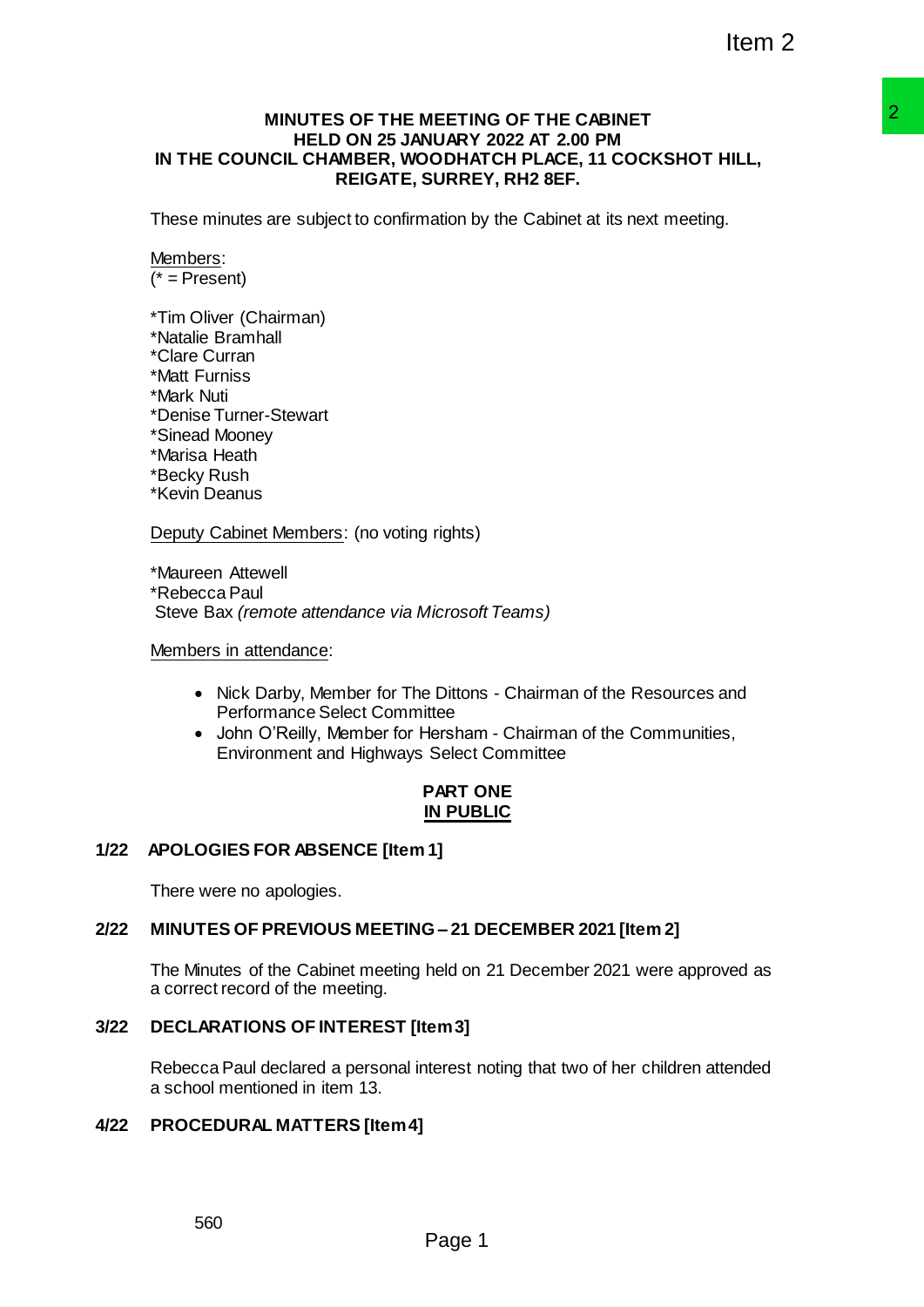## **5/22 MEMBERS' QUESTIONS [Item 4a]**

There were no Member questions.

## **6/22 PUBLIC QUESTIONS [Item 4b]**

There was one public question. The question and response were published as a supplement to the agenda.

Daniel Hill asked the Leader and Members to reconsider supporting an alternative location which was not only more suitable brownfield land, but more cost effective to the taxpayer. He asked whether the Cabinet Member for Property and Waste was aware of a report by a Tandridge District Council planning officer who said that the proposal would constitute inappropriate development in the Green Belt and would result in significant harm to the environment. He noted that the Council was ignoring the views of the local Gypsy, Roma and Traveller (GRT) community; and that his father had offered a two-acre brownfield site as an alternative to spending millions of pounds on developing a GRT transit site in the Surrey Hills Area of Outstanding Natural Beauty (AONB). SCONDINGTRESTIT (NUMBER 2 2001)<br>
There were no Member questions.<br>
SCONDINGTONS (Item 4b)<br>
There were no Member question. The question supplicing and the agents of the agents of the and the action of the model of the standa

The Cabinet Member for Property and Waste stated that she would provide a written response to the supplementary question in due course.

#### **7/22 PETITIONS [Item 4c]**

There were none.

#### **8/22 REPRESENTATIONS RECEIVED ON REPORTS TO BE CONSIDERED IN PRIVATE [Item 4d]**

There were none.

#### **9/22 REPORTS FROM SELECT COMMITTEES , TASK GROUPS, LOCAL COMMITTEES AND OTHER COMMITTEES OF THE COUNCIL [Item 5]**

The Chairman of the Resources and Performance Select Committee welcomed the Cabinet's responses to the Select Committee recommendations. He welcomed the early engagement and collaborative approach with the Select Committees, Members and the Borough and District Councils on the budget setting process in order to achieve the best for residents. He noted the continued uncertainties over Government funding.

The Chairman of the Communities, Environment and Highways (CEH) Select Committee endorsed the above comments. Concerning the Cabinet's response to recommendation one, Members would be encouraged by the commitment that the estimated carbon impact would be provided for the 2023/24 budget. That the Cabinet's response to recommendation two met the CEH Select Committee's request in full. Concerning the Cabinet's response to recommendation three, he welcomed the commitment made in paragraph one, and regarding paragraph two about the Local Transport Plan 4 (LTP4), he noted disappointment that the Bus Back Better funding that the Council was seeking might be less than hoped.

The Chairman of the Communities, Environment and Highways (CEH) Select Committee provided comments on Item 11 - refer to this item.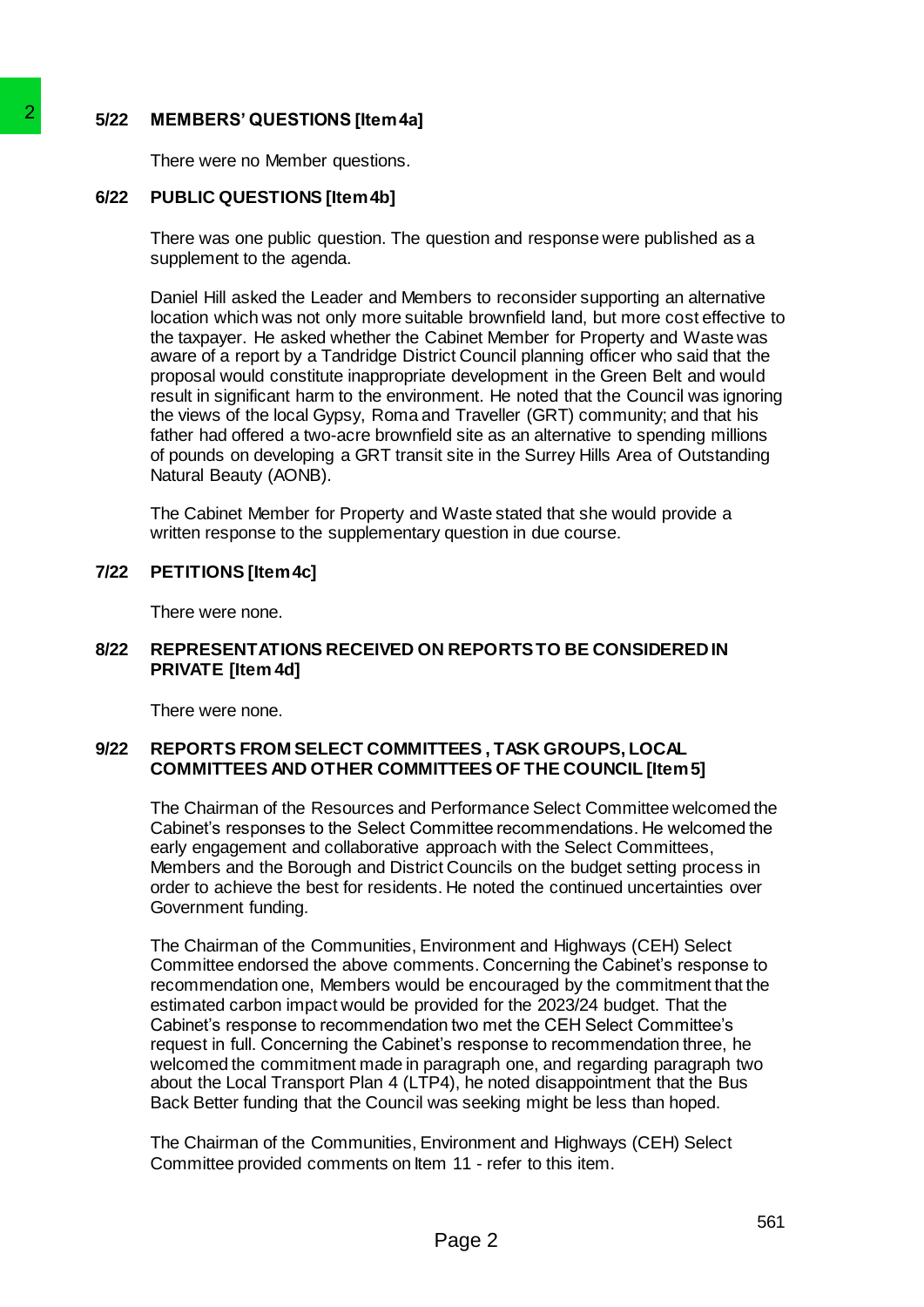The Leader appreciated the input from the Select Committees and their Chairmen. He highlighted the challenging climate to which the budget was set in relation to Covid-19 recovery and the uncertainty in Government funding.

#### **RESOLVED:**

That the Scrutiny of 2022/23 Draft Budget and Medium-Term Financial Strategy to 2026/27 report and recommendations were considered. The response from the Cabinet was published as a supplement to the agenda.

#### **10/22 LEADER / DEPUTY LEADER / CABINET MEMBER / STRATEGIC INVESTMENT BOARD DECISIONS TAKEN SINCE THE LAST CABINET MEETING [Item 6]**

There were no delegated decisions to note.

#### **11/22 COVID-19 DELEGATED AND URGENT DECISIONS TAKEN [Item 7]**

There were no delegated decisions to note.

#### **12/22 CABINET MEMBER OF THE MONTH [Item 8]**

The Cabinet Member for Adults and Health introduced the report and noted the large amount of work underway in Adult Social Care (ASC). She highlighted the appointment of the new Executive Director for Adult Social Care and Integrated Commissioning, Liz Bruce who she was confident would build on the progress made by the current Executive Director, Simon White. She highlighted testimonials from the Surrey Care Association, direct reports, the Chairman of the Adults and Health Select Committee who noted that Simon White was a strategic leader who put Surrey's vulnerable residents at the heart of the Council's work. She paid tribute to Simon White for his hard work in ASC over the past three and a half years and noted his humour; he would be leaving the Council in April and she wished him all the best. m the Select Committees and their Chairmon.<br>The the Select Committees and their Chairmon.<br>It is to which the budget was set in relation to<br>ly in Government funding.<br>Indeed and Medium-Term Financial Strategy to<br>sive the one

The Leader noted that Simon White had been an outstanding Executive Director, despite the challenging situation when he joined, he would be leaving the Council in a more stable position. He commented that Liz Bruce was an excellent replacement who was hugely experienced, and would continue in Simon White's footsteps.

#### **RESOLVED:**

That the Cabinet Member of the Month report be noted.

#### **13/22 2022/23 BUDGET AND MEDIUM-TERM FINANCIAL STRATEGY TO 2026/27 [Item 9]**

The Leader introduced the report and thanked the Select Committees and their Chairmen for their work and collaborative approach. He emphasised that setting the budget was not a political issue, but the role of the Council to spend residents' money effectively. He thanked the Deputy Leader and Cabinet Member for Finance and Resources, the Deputy Chief Executive and Executive Director of Resources, the Strategic Finance Business Partner, the Director of Finance Insights and Performance, and the Director of Corporate Finance and Commercial for their advice and preparation of a robust budget. He noted that the Council was moving into a recovery phase following the past two years of the Covid-19 pandemic. He highlighted the inequalities in the county that must be addressed, and that the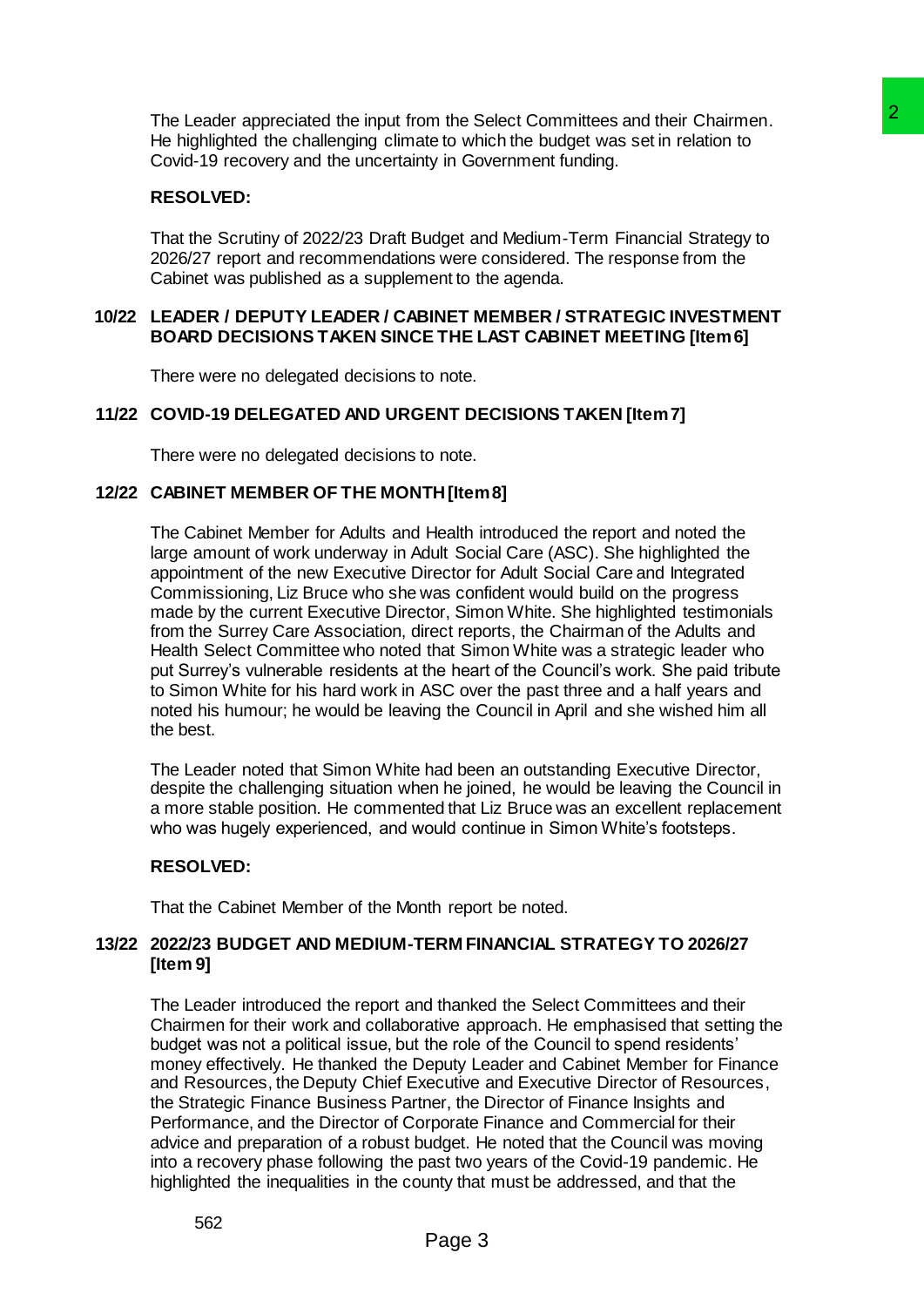Council had held true to its guiding principle in the Community Vision for Surrey in 2030 that "no one is left behind". He highlighted the Council's responsibility over the delivery of a wide range of strategic functions and services for 1.2 million residents, notably ASC and Children's Service where combined £1.5 million was spent daily.

The Leader further noted that the Council had worked hard over the past three years to stabilise its finances, the Transformation Programme had delivered £240 million in savings, with a further £75 million to be saved over the next few years. The Council would continue to deliver efficiencies whilst improving services for residents, would continue to lobby the Government over funding, and would continue to work in partnership towards sustainability and thriving and empowered communities. Key areas of focus included building stronger local economies through skills and jobs, increasing the local provision of services and community support, looking after vulnerable residents through modernised social care provision, tackling climate change through technology and renewable energy, prevention and early intervention for children and adults, and addressing the rise in mental health support. That every penny of residents' money from Council Tax would be invested in residents, the Council recognised the pressures faced by many and he highlighted the financial support information available on the Council's website. He looked forward to the endorsement of the budget at the Council's Budget meeting, it was essential for the Council to get on with the delivery of the ambitious five-year plan. 2<br>Council had had true to its guiding principle in the 200 that on one is left behind? The highlight<br>delivery of a wide range of strategic functions<br>rotably ASC and Children's Service wine condition<br>The Leader further note

The Cabinet Member for Education and Learning highlighted the £125 million Special Educational Needs and Disability (SEND) Capital Programme as outlined in item 14.

The Cabinet Member for Environment highlighted the £64 million identified for the Greener Futures programme as part of the longer-term £273 million allocation, the funding for the River Thames Scheme, ultra-low emissions bus scheme and Your Fund Surrey.

The Cabinet Member for Children and Families highlighted the Council's provision of social care including supporting 1,000 Looked After Children, the continued delivery of the improvement plan to address the inadequate rating by Ofsted in 2018, the pressures of the pandemic such as the increase in Child Protection Plans, the increase in unaccompanied child refugees and asylum seekers, the increase in the children's social care budget to £224 million for next year, the family safeguarding model and no wrong door model, the investment in residential children's homes and provision of more in-house places for Looked After Children, the increase in foster carers needed and the recruitment and retention programme for staff.

The Cabinet Member for Property and Waste highlighted that £28 million was being invested on the Council's corporate assets, rationalising the estate and creating fit for purpose community hubs, expanding, building and maintaining schools, providing additional SEND places, the total £139 million spend on those projects over the next five years, £80 million spending on building affordable accommodation.

The Cabinet Member for Community Protection highlighted the purchase of advanced technology such as seven new fire appliances with a further nine to follow and the purchase of new breathing apparatus equipment; working in partnership with staff to deliver the best equipment to keep Surrey safe.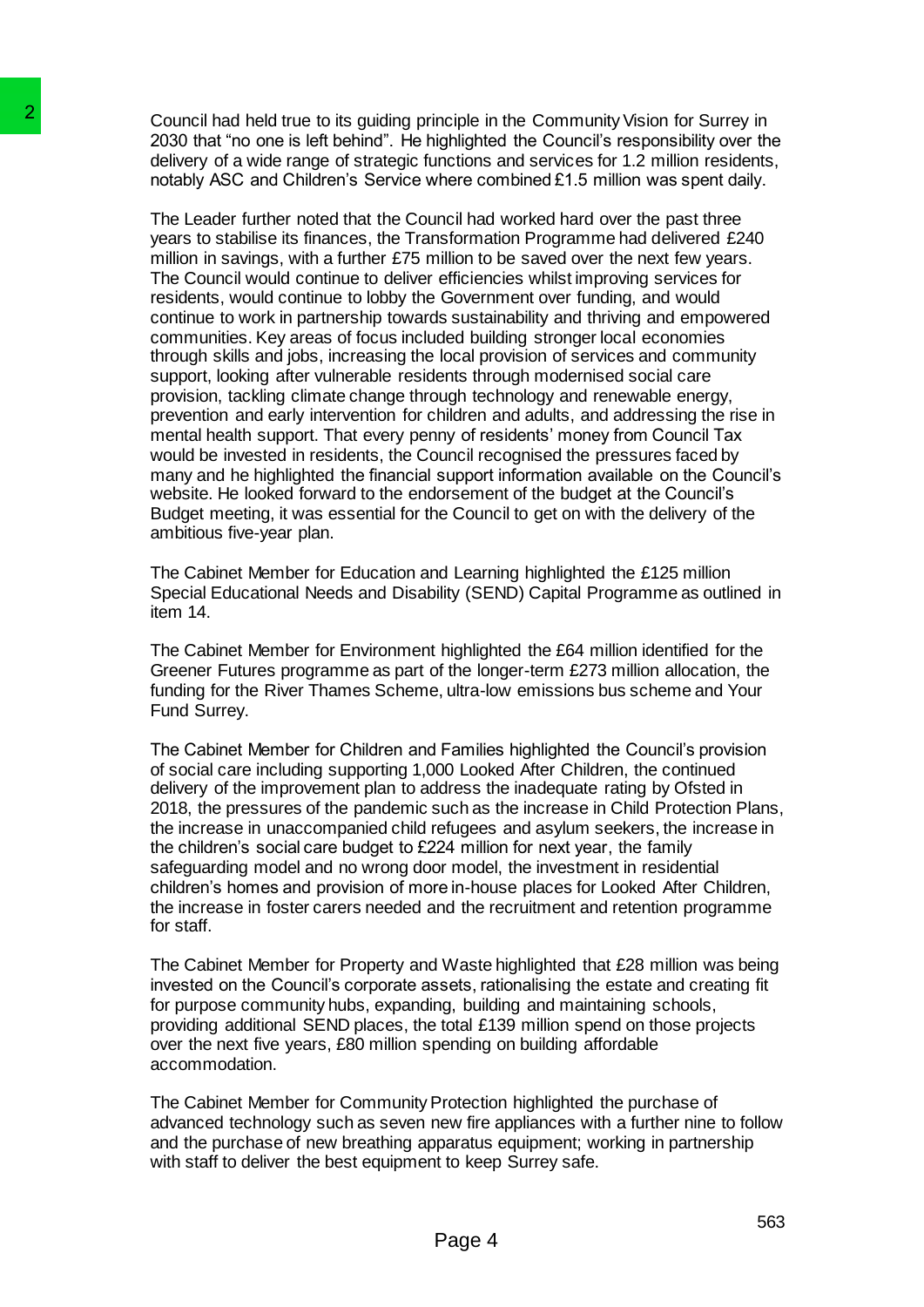The Cabinet Member for Adults and Health highlighted the various transformation programmes in ASC which were expected to deliver £41.8 million in efficiencies between 2022 to 2027, the Accommodation with Care and Support programme which would help deliver substantial efficiencies and provide an opportunity for some of Surrey's most vulnerable residents to have their own home to learn new skills.

The Cabinet Member for Transport and Infrastructure highlighted that roads remained a priority for residents and following the past few years of increased investments complaints were reducing, the largest part of the capital programme was highways and infrastructure of just under £1 billion, the increased amount of £125 million into Surrey's roads the next financial year for local highway schemes, the low emission hydrogen and electric buses to be in place shortly, the River Thames Scheme funding and the Housing infrastructure Fund bids.

The Cabinet Member for Communities highlighted that following Covid-19 revenue had started to increase through registrations, weddings and libraries for example, the fantastic staff who delivered services in a constrained budget envelope, the Libraries Transformation programme which was back online with £34 million in the capital budget, Your Fund Surrey whereby money out of the £100 million was borrowed as needed and noted a £500,000 investment in a community shop development in Normandy, the investment in new technology to support Customer Services.

The Deputy Leader and Cabinet Member for Finance and Resources highlighted that transformation was a key part of the Council's agenda of continuous improvement, with forecasted achievements of £81 million of ongoing transformation related efficiencies by the end of 2021/22 and £55 million of cost containment with the benefits and the delivery of the efficiencies monitored throughout the year through the Transformation Assurance Board and other governance arrangements, the additional £20 million of efficiencies for 2022/23 and a further £32 million through to 2026/27, the Council was developing a twin-track approach to future transformation through the planning and delivery of two budget setting processes simultaneously towards a more collaborative approach between directorates, the delivery phase of the Transformation Programme through business cases and monitoring. Health highlighted the various transformation<br>ected to deliver £41.8 million in efficiencies<br>ected to deliver £41.8 million in efficiencies<br>efficiencies and Support programme<br>efficiencies and provide an opportunity for<br>eff

The Leader highlighted several of the recommendations. He proposed an amendment to Annex 1 - 2022/23 Final Budget and Medium-Term Financial Strategy to 2026/27, paragraph 6.36, pages 94/95, to add the following at the end of the paragraph (with additional words in bold/underlined and deletions crossed through):

#### **"The Capital Pipeline includes £3m of additional road safety capital funding that will be drawn down and approved by Capital Programme Panel for schemes individually less than £1m in value."**

The Leader noted that it clarified where the road safety money was being spent on; the Cabinet agreed the above addition.

#### **RESOLVED:**

That Cabinet makes the following recommendations to Council on 8 February 2022.

Cabinet recommends that Council: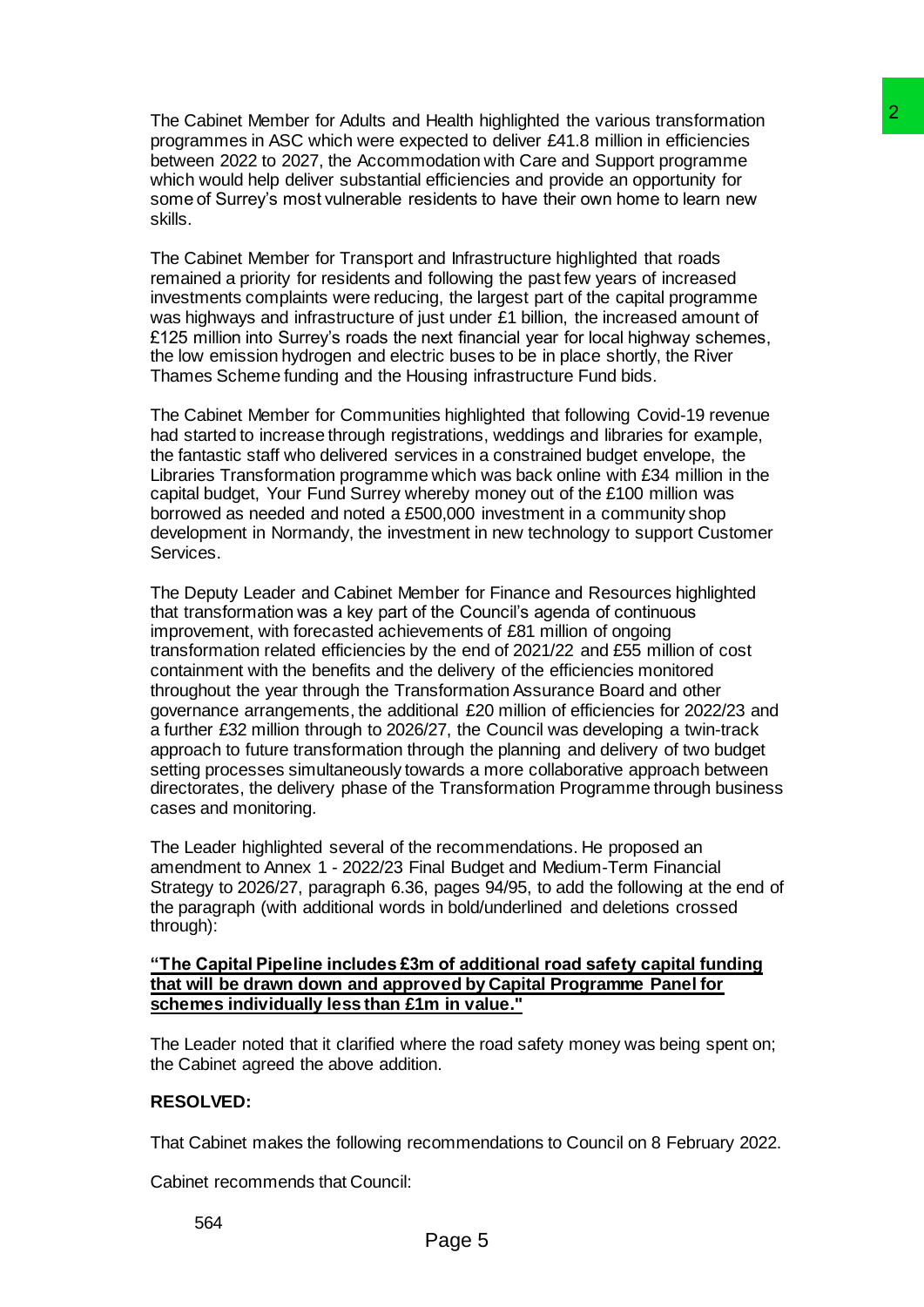- 1. Approves the net revenue budget requirement be set at **£1,042.0 million** (net cost of services after service specific government grants) for 2022/23 (Annex B), subject to confirmation of the Final Local Government Financial Settlement.
- 2. Subject to finalisation of the tax base, approves the total Council Tax Funding Requirement be set at **£831.0 million** for 2022/23, subject to final confirmation of District and Borough tax base. This is based on a council tax increase of 4.99%, made up of an increase in the level of core council tax of 1.99% to cover core Council services, including 1% for mental health, and an increase of 3% in the precept proposed by Central Government to cover the growing cost of Adult Social Care (Annex E).
- 3. Notes that for the purpose of section 52ZB of the Local Government Finance Act 1992, the Council formally determines that the increase in core council tax is not such as to trigger a referendum (i.e., not greater than 2%).
- 4. Sets the Surrey County Council precept for Band D Council Tax at £1,626.39, which represents a 4.99% uplift. This is a rise of £1.48 a week from the 2021/22 precept of £1,549.08. This includes £185.48 for the Adult Social Care precept, which has increased by £46.47. A full list of bands is as follows:

| $\overline{2}$ |    |                                                                                                                                                                                                                                                                                                                                                                                                                                                                |                |            |                   |
|----------------|----|----------------------------------------------------------------------------------------------------------------------------------------------------------------------------------------------------------------------------------------------------------------------------------------------------------------------------------------------------------------------------------------------------------------------------------------------------------------|----------------|------------|-------------------|
|                |    | 1. Approves the net revenue budget requirement be set at £1,042<br>cost of services after service specific government grants) for 20<br>B), subject to confirmation of the Final Local Government Finar<br>Settlement.                                                                                                                                                                                                                                         |                |            |                   |
|                |    | 2. Subject to finalisation of the tax base, approves the total Cound<br>Requirement be set at £831.0 million for 2022/23, subject to fill<br>confirmation of District and Borough tax base. This is based on<br>increase of 4.99%, made up of an increase in the level of core<br>1.99% to cover core Council services, including 1% for mental<br>increase of 3% in the precept proposed by Central Governmen<br>growing cost of Adult Social Care (Annex E). |                |            |                   |
|                |    | 3. Notes that for the purpose of section 52ZB of the Local Govern<br>Act 1992, the Council formally determines that the increase in o<br>is not such as to trigger a referendum (i.e., not greater than 2%                                                                                                                                                                                                                                                     |                |            |                   |
|                |    | 4. Sets the Surrey County Council precept for Band D Council Tar<br>which represents a 4.99% uplift. This is a rise of £1.48 a week<br>2021/22 precept of £1,549.08. This includes £185.48 for the Ac<br>precept, which has increased by £46.47. A full list of bands is a                                                                                                                                                                                     |                |            |                   |
|                |    | <b>Valuation</b>                                                                                                                                                                                                                                                                                                                                                                                                                                               | <b>Core</b>    | <b>ASC</b> | <b>Overall</b>    |
|                |    | Band                                                                                                                                                                                                                                                                                                                                                                                                                                                           | <b>Precept</b> | Precept    | Precept           |
|                |    | A                                                                                                                                                                                                                                                                                                                                                                                                                                                              | £960.60        | £123.66    | £1,084.26         |
|                |    | B                                                                                                                                                                                                                                                                                                                                                                                                                                                              | £1,120.70      | £144.27    | £1,264.97         |
|                |    | C                                                                                                                                                                                                                                                                                                                                                                                                                                                              | £1,280.80      | £164.88    | £1,445.68         |
|                |    | D                                                                                                                                                                                                                                                                                                                                                                                                                                                              | £1,440.91      | £185.48    | £1,626.39         |
|                |    | E                                                                                                                                                                                                                                                                                                                                                                                                                                                              | £1,761.11      | £226.70    | £1,987.81         |
|                |    | F                                                                                                                                                                                                                                                                                                                                                                                                                                                              | £2,081.31      |            | £267.92 £2,349.23 |
|                |    | G                                                                                                                                                                                                                                                                                                                                                                                                                                                              | £2,401.51      |            | £309.14 £2,710.65 |
|                |    | Н                                                                                                                                                                                                                                                                                                                                                                                                                                                              | £2,881.82      | £370.96    | £3,252.78         |
|                | 5. | Notes that the 4.99% increase in Council Tax will be deployed<br>0.99% increase to fund the increased cost of delivering s<br>3.00% increase to fund additional spend in adult and child<br>care<br>1.00% increase to fund additional investment in mental h                                                                                                                                                                                                   |                |            |                   |
|                |    | Across this investment, the 3% increase in Adult Social Care P<br>directed entirely to Adult Social Care.                                                                                                                                                                                                                                                                                                                                                      |                |            |                   |
|                | 6. | Notes that underlying General Fund Balances are projected to<br>£28.0 million as of 1 April 2022.                                                                                                                                                                                                                                                                                                                                                              |                |            |                   |
|                |    |                                                                                                                                                                                                                                                                                                                                                                                                                                                                | Page 6         |            |                   |

- 5. Notes that the 4.99% increase in Council Tax will be deployed as follows:
	- 0.99% increase to fund the increased cost of delivering services
	- 3.00% increase to fund additional spend in adult and children's social care
	- 1.00% increase to fund additional investment in mental health.

Across this investment, the 3% increase in Adult Social Care Precept will be directed entirely to Adult Social Care.

6. Notes that underlying General Fund Balances are projected to remain at £28.0 million as of 1 April 2022.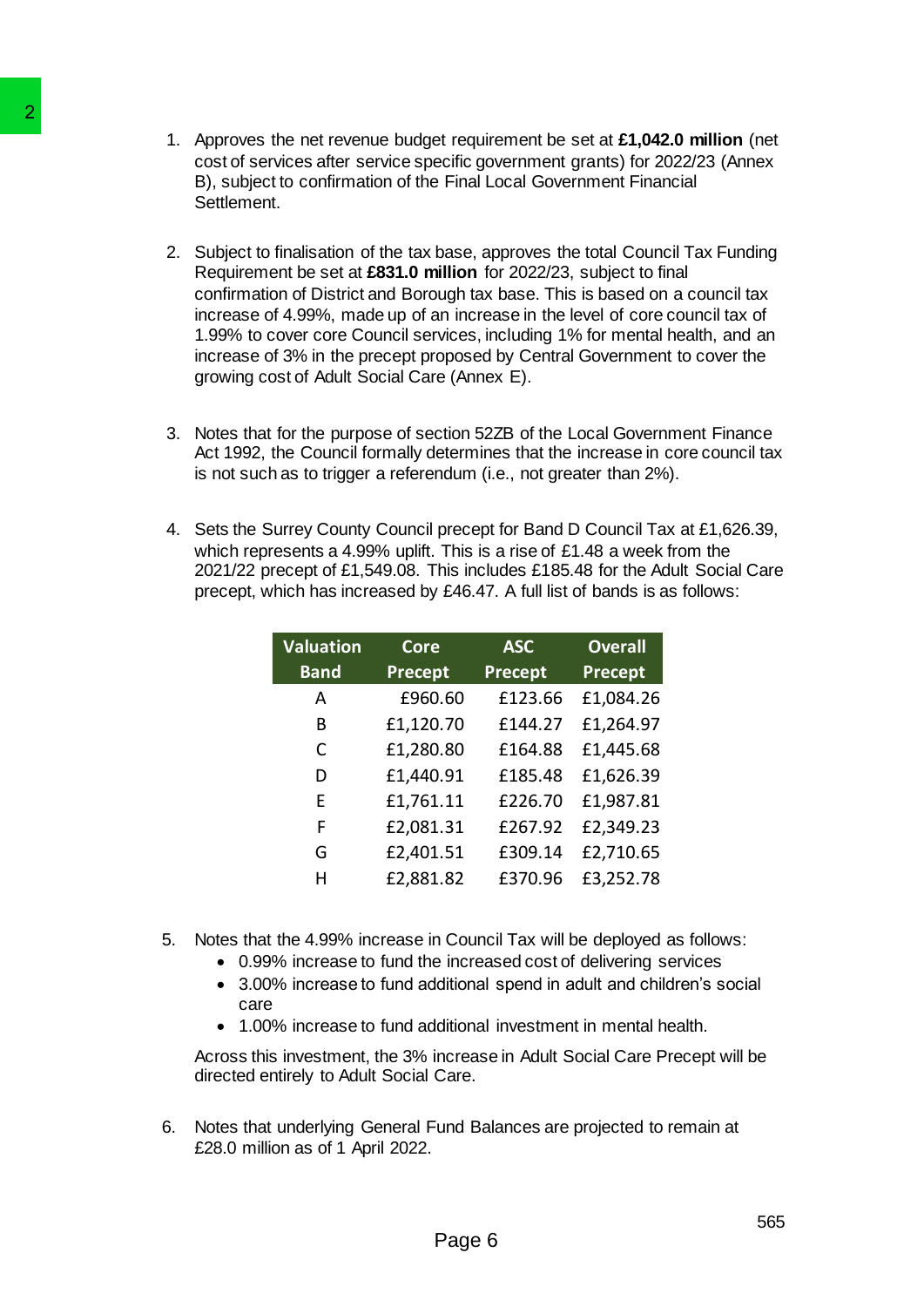- 7. Approves the Total Schools Budget of £575.2 million to meet the Council's statutory requirement on schools funding (as set out in Section 9 of the 2022/23 Final Budget and Medium-Term Financial Strategy to 2026/27).
- 8. Approves the overall indicative Budget Envelopes for Executive Directorates and individual services for the 2022/23 budget (Annex B).
- 9. Approves the total £1,909.6 million proposed five-year Capital Programme (comprising £1,031.2m of budget and £878.4.9m pipeline) and approves the £212.1 million Capital Budget in 2022/23 (Annex C).
- 10. Approves the Capital and Investment Strategy (Sections 1 to 3), which provides an overview of how risks associated with capital expenditure, financing and treasury will be managed as well as how they contribute towards the delivery of services.
- 11. Approves the policy for making a prudent level of revenue provision for the repayment of debt (the Minimum Revenue Provision (MRP) Policy) (Annex G).
- 12. Agrees the Council's refreshed Transformation Programme (as set out in section 3 of 2022/23 Final Budget Report and Medium-Term Financial Strategy to 2026/27)
- 13. Note that the investment in Transformation required to deliver improved outcomes and financial benefits is built into the proposed Medium-Term Financial Strategy (as set out in section 3 of 2022/23 Final Budget Report and Medium-Term Financial Strategy to 2026/27.
- 14. That Cabinet approves the £15m transfer from the Budget Equalisation Reserve to the Transformation Reserve set out in paragraph 10.
- 15. That Cabinet notes that the Audit & Governance Committee has approved the Treasury Management Strategy and Prudential Indicators (Annex F – Section 4) which set a framework for the Council's treasury function to manage risks, source borrowing and invest surplus cash on 24 January 2022.

#### **Reason for decision:**

Council will meet on 8 February 2022 to agree a budget and to set the Council Tax Precept for 2022/23. Cabinet is required to recommend a budget to Council for consideration at this meeting. The budget directs available resources to support the achievement of the Council's ambitions and priorities in the 2030 Vision and the Refreshed Organisation Strategy. udget of £575.2 million to meet the Council's<br>als funding (as set out in Section 9 of the Bounding Tas set out in Section 9 of the<br>Burn-Term Financial Strategy to 2026/27).<br>Budget Envielpoes for Executive Directorates<br>2022

The budget will also support the delivery of the continuing transformational changes that are required to ensure that the Council can improve priority outcomes for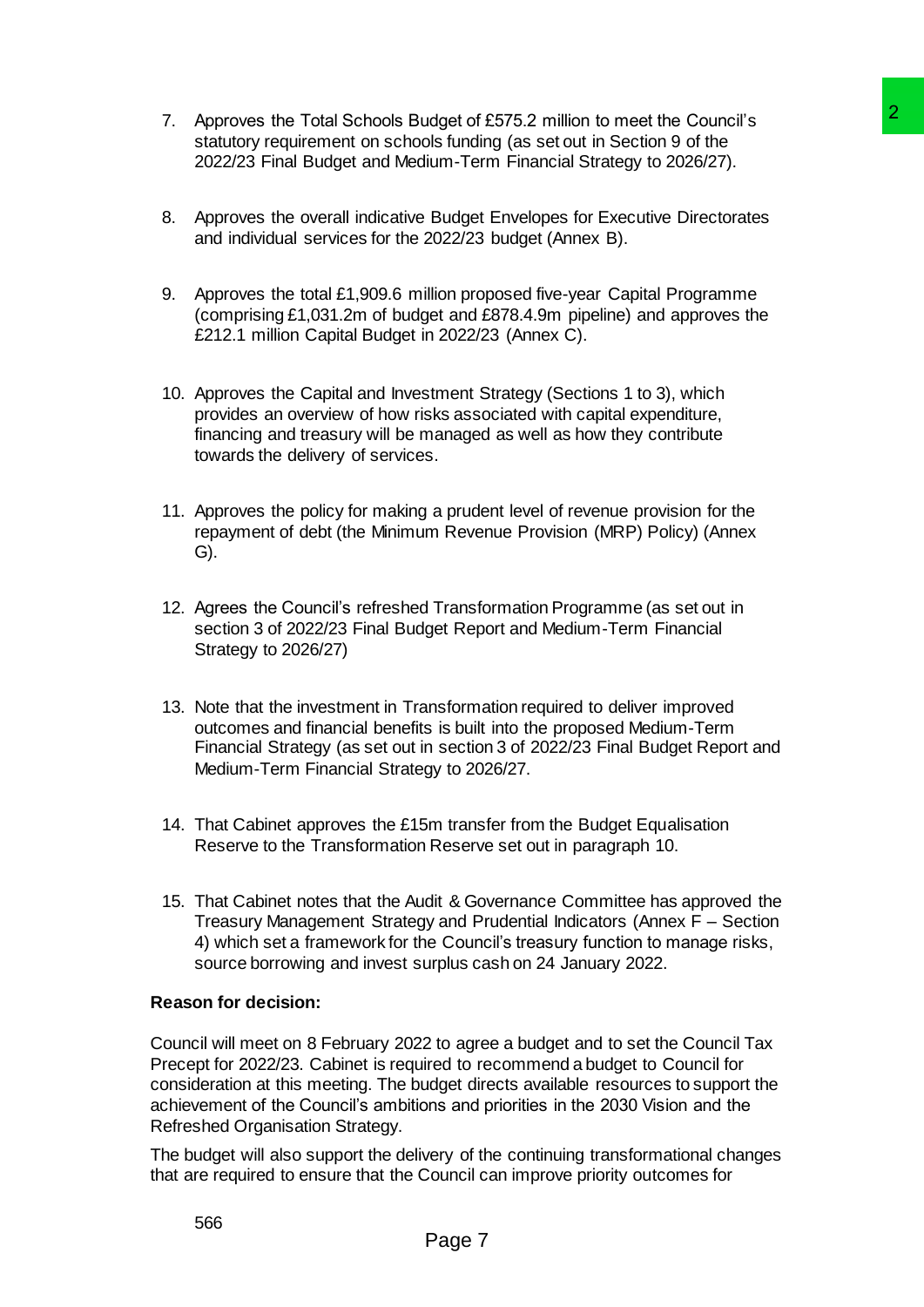residents, while managing growing demand for services and ensuring future financial sustainability.

#### **14/22 CHANGES TO SURREY'S COMMUNITY RECYCLING CENTRE POLICIES [ITEM 10]**

The Cabinet Member for Environment introduced the report and outlined the three recommendations. She clarified that the review of the policies concerned how the Council could improve recycling and access to Community Recycling Centres (CRCs), it was not about closures or changes to opening hours. The review reflected the decisions of neighbouring county authorities, Surrey was one of the last to move towards a measure that restricted the use of a CRC to anyone living outside of the county. Residents would be asked to provide a proof of their identity the first time they entered their local CRC and would be issued with a windscreen sticker. The Council had looked to establish cross-border deals with West Sussex County Council and Windsor and Maidenhead Borough Council for Surrey residents using sites across the border. Regarding the changes to the Council's permit scheme to allow pickups, trailers and vans to bring chargeable construction waste, the Council would notify all existing permit holders of the change via email and would update its website. Highlighted the positive move of the four CRCs accepting residual waste on a permanent basis. The Council was looking at pedestrian access to its CRCs where feasible and safe such as at Warlingham and Caterham CRCs. 2<br>
residents, while managing growing demand fo<br>
francial sustainability.<br>
THEM 10]<br>
The Cabinet Member for Environment introductor<br>
TIFEM 10]<br>
The Cabinet Member for Environment introductor<br>
recommendations. She clarified

The Leader highlighted the following typing error to the second recommendation to be amended (with additional words in bold/underlined and deletions crossed through):

"identify" to be amended to "identi**t**y"

The Leader assumed that residents would be given due notice of the requirement for having a proof of identity and asked what forms would be acceptable. The Cabinet Member for Environment responded that there would be a communications campaign.

The Deputy Leader and Cabinet Member for Finance and Resources welcomed the recommendations which demonstrated the Council's commitment to helping residents dispose of waste locally and responsibly; she welcomed the proposals to improve pedestrian access.

The Leader welcomed the removal of the Covid-19 restrictions in place at the CRCs.

#### **RESOLVED:**

- 1. That Cabinet approve allowing users of pickups, trailers or vans registered on the SCC permit scheme to bring chargeable construction waste to the nine CRCs that currently accept it.
- 2. That Cabinet approve restricting the use of all Surrey CRCs to Surrey residents only, requiring proof of identity to gain entry, to ensure Surrey are only paying for waste we have a legal duty to dispose of.
- 3. That Cabinet approve temporary COVID measures allowing residual waste to be accepted at the four 'Recycling Only' CRCs be made permanent.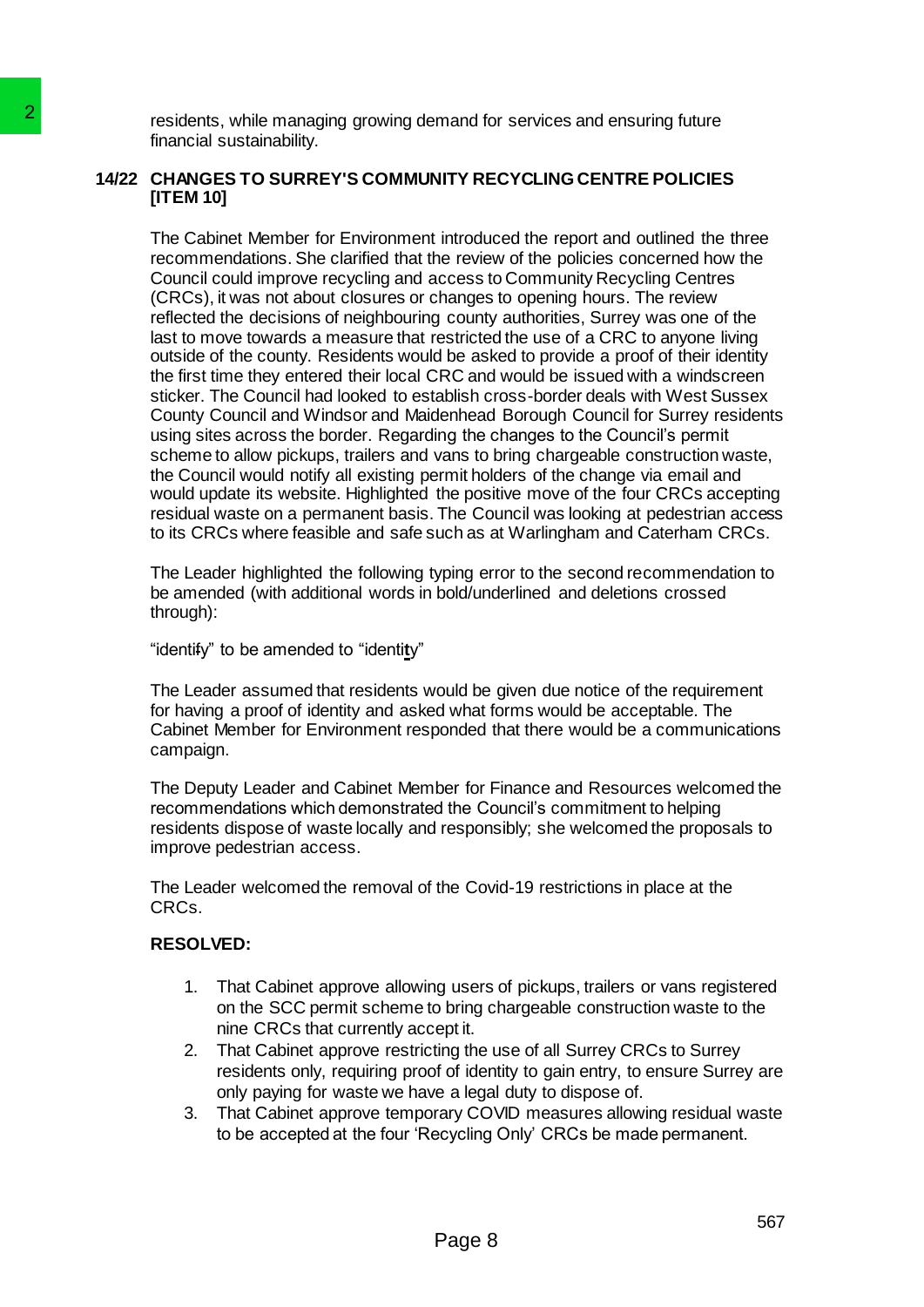#### **Reasons for Decisions:**

There is currently an anomaly in the CRC operating policy that allows a resident with a car to bring in chargeable construction or DIY waste to CRC sites but does not allow residents who have a permit for a van, pickup, or trailer to bring in the same waste.

Construction and DIY wastes are not considered household waste. Residents are allowed to bring certain construction and DIY waste into nine CRCs by car and dispose of it for a charge. The original rationale for not allowing vans, pickups, and trailers to be used was to reduce the risk of trade waste abuse through limiting capacity of vehicles permitted. Changing the policy to allow users of permitted vans, trailers, and pick-ups to bring chargeable construction and DIY waste to the nine CRCs that operate the chargeable waste scheme will make the policy simpler for residents and more consistent. Trade waste will still be banned from CRCs.

Secondly, most waste disposal authorities that border Surrey have now introduced resident only policies at their CRC sites preventing Surrey residents from using them. To ensure that that SCC are only paying for waste they have a legal duty to dispose of it is recommended that a Surrey resident only policy is also implemented at Surrey CRCs.

Finally, during the Covid pandemic residual waste containers were reintroduced at the four 'recycling only' Surrey CRCs as a means of reducing congestion at other CRCs caused by social distancing measures. Tonnages of residual waste across Surrey have not increased because of this measure, therefore it is recommended that SCC retains these temporary arrangements mainly as a means of reducing car travel undertaken by residents who currently have to travel longer distances to CRC sites that do accept residual waste.

*(The decisions on this item can be called-in by the Communities, Environment and Highways Select Committee)*

#### **15/22 SURREY PUBLIC ELECTRIC VEHICLE CHARGEPOINT PROCUREMENT PLAN [Item 11]**

The Cabinet Member for Transport and Infrastructure introduced the report which outlined the strategic options assessment undertaken by the Council and noted that as the transition to electric vehicles (EV) continued to grow, the demand for onstreet and off-street publicly accessible charging points would increase; particularly in light of the 2030 Government ban on the sale of new petrol and diesel only vehicles. The Council as the local highway authority was overseeing the installation of public EV chargepoints, and the Council was looking at a more ambitious timetable to deliver more EV chargepoints. That transport contributed 41% of Surrey's carbon emissions and the Council had a net zero target for carbon emissions by 2050 for the county. There was a forecasted demand for up to 10,000 public EV charging points in Surrey by 2030. The Council had identified a number of business models for the delivery of the EV chargepoints working in partnership with the private and public sectors. One pilot included the installation of 80 EV chargepoints by the end of quarter one with a further 100 EV chargepoints to follow in 2022. CRC operating policy that allows a resident<br>struction or DiY waste to CRC sites but does<br>struction or DiY waste to CRC sites but does<br>tit for a van, pickup, or trailer to bring in the<br>considered household waste. Residents

Following the consideration by the Communities, Environment and Highways (CEH) Select Committee he proposed the following revised recommendations (with additional words in bold/underlined and deletions crossed through):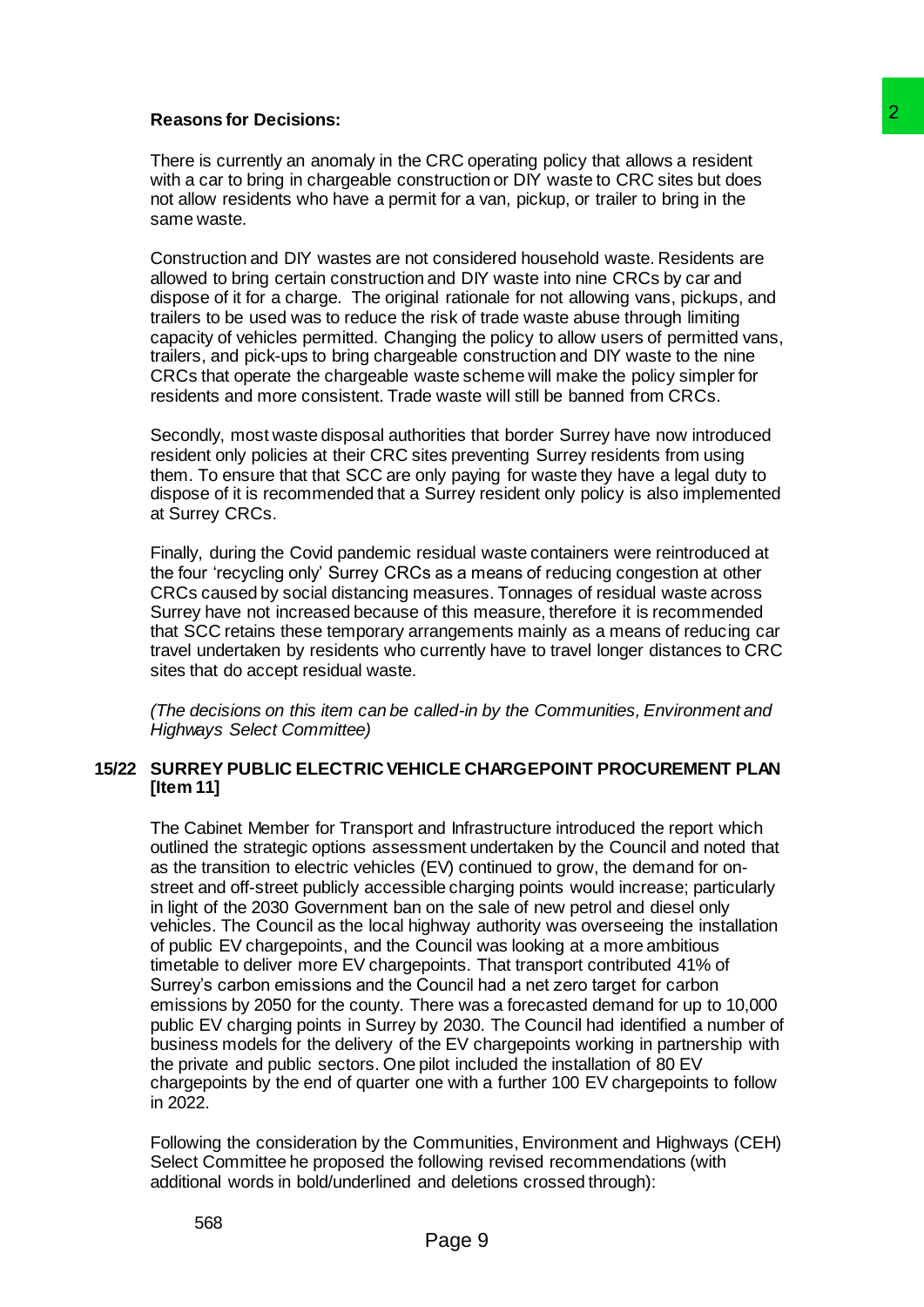- 1. Agree that SCC undertake a procurement exercise with the aim of appointing a single supplier**(s)** to work in partnership with the Council and its Key Delivery Partners to deliver public EV chargepoints at a large scale across Surrey.
- 2. **Agree to the establishment of a reference group through the CEH Select Committee which will be engaged to provide scrutiny support to the procurement exercise, including in helping to define the outcomes to be specified in the procurement and the network plan.**
- 3. **Agree to delegate authority to the Executive Director for Environment Transport and Infrastructure in consultation with the Cabinet Member for Transport and Infrastructure following further engagement to determine the procurement model of a single supplier or suppliers.**
- 4. Agree to receive a further report to Cabinet (in Q3 of 2022) to ask for a decision to proceed once the outcome of the procurement exercise is known.

The Chairman of the CEH Select Committee provided the following comments under item 5. He noted that the CEH Select Committee supported the revised recommendations following discussions with the Cabinet Member for Transport and Infrastructure, and the Executive Director for Environment, Transport and Infrastructure. The establishment of a reference group was a constructive way to obtain a united approach for EV chargepoint procurement. 2<br>
1. Agree that SCC undertake a procure as kief to younding a skief supplifierty to we include a proprint in the youndary scales across Survey Partners to deliver 2. Agree to the establishment of a result of the procureme

The Leader explained that the revised wording of the recommendations reflected the important role of the CEH Select Committee in the procurement of the EV chargepoints through providing strategic oversight as opposed to overseeing the operational delivery. The Leader welcomed the support of CEH Select Committee over those revised recommendations; which the Cabinet agreed.

## **RESOLVED:**

- 1. Agree that SCC undertake a procurement exercise with the aim of appointing a supplier(s) to work in partnership with the Council and its Key Delivery Partners to deliver public EV chargepoints at a large scale across Surrey.
- 2. Agree to the establishment of a reference group through the CEH Select Committee which will be engaged to provide scrutiny support to the procurement exercise, including in helping to define the outcomes to be specified in the procurement and the network plan.
- 3. Agree to delegate authority to the Executive Director for Environment Transport and Infrastructure in consultation with the Cabinet Member for Transport and Infrastructure following further engagement to determine the procurement model of a single supplier or suppliers.
- 4. Agree to receive a further report to Cabinet (in Q3 of 2022) to ask for a decision to proceed once the outcome of the procurement exercise is known.

## **Reasons for Decisions:**

The recommendations will enable the development and delivery of the vital EV public charging infrastructure necessary to support the transition away from petrol and diesel cars to electric for those without access to other means of charging. The long-term sole supplier proposal will enable the Council to work in partnership with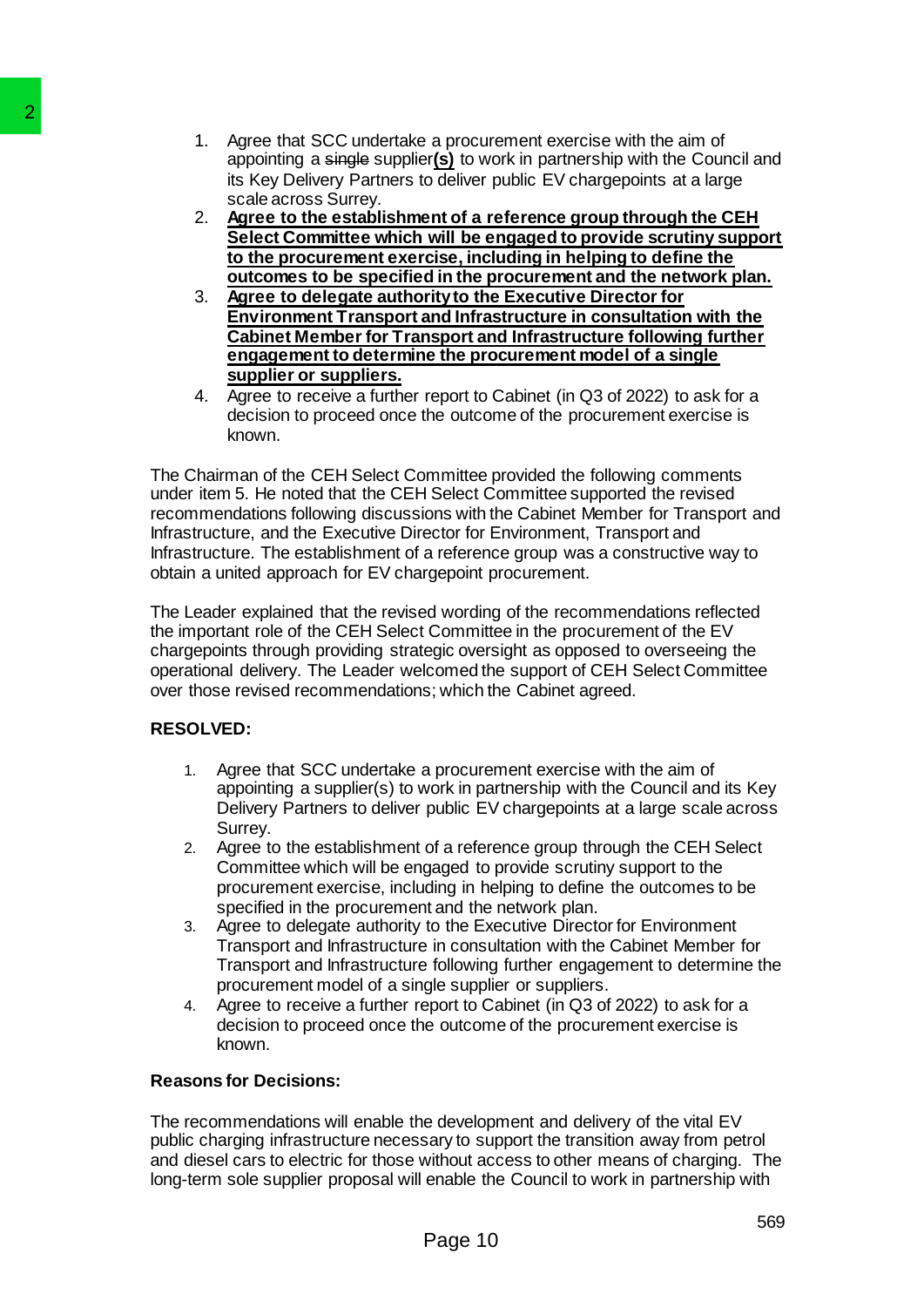District and Boroughs and the opportunities to offer access to other public sector and community partners including the NHS. This would offer increasingly consistent and interoperable chargepoints for EV users in Surrey. This arrangement would target on-street locations and off-street car park locations. The contract would be fully funded in most locations by the supplier in return for the supplier retaining the majority of the revenue. In some cases more profitable sites would cross-subsidise less commercial locations. Additionally, some sites may be supported by government and where justified SCC funding to achieve a geographically and socially equitable chargepoint network.

*(The decisions on this item can be called-in by the Communities, Environment and Highways Select Committee)*

#### **16/22 NO ONE LEFT BEHIND: CHILD POVERTY IN SURREY [Item 12]**

The Cabinet Member for Children and Families introduced the report and noted that the Council's guiding principle of "no one left behind" established before Covid-19 was more pertinent now following the acute impact of the pandemic, as highlighted through the 2021 Community Impact Assessment. Residents and the employment sector had been affected from the rising cost of living and energy prices, more families sought assistance and more children in Surrey were classified as living in poverty. The Council recognised the need to bring forward the coordinated strategy with statutory partners and the Voluntary, Community and Faith Sector (VCFS) to respond to the issue of children and families in poverty. The report was wideranging and ran in parallel with the Council's four strategic priorities and was coproduced across the directorates; it sought to address the underlying causes of poverty, addressing inequalities through employment and housing for example. The report also sought to better coordinate and signpost individuals to the arrangements in place to mitigate poverty to meet immediate needs through free school meals and food banks. Whilst the report focused on families and children in poverty, the initiatives were applicable to all residents. She thanked the officer team for their work and hoped the report would be endorsed at the next meeting of the Council. unitates to offer acceasts to other acceasingly<br>solicity. This would offer increasingly<br>coints on the U. verse's no Surrey. This<br>cocalions and off-street carpant locations. The<br>strochands of the surrey in Surrey. This<br>coca

The Deputy Cabinet Member for Levelling-Up welcomed the timely strategy, noting that there were pockets of deprivation in Surrey and the strategy sought to target support. She highlighted the various crises funds available and intervention programmes such as the Helping Families Early Strategy 2020 to 2023 and Changing Futures programme. That the strategy was innovative through seeking to address the causes of poverty which was challenging. She paid tribute to the work of the Cabinet Member for Children and Families, the Executive Director of Children, Families and Lifelong Learning, officers and Members; and offered her full support.

The Cabinet Member for Adults and Health highlighted that the strategy recognised and sought to address the synergy between childhood poverty and the transition to poverty in adulthood. That ensuring the access to opportunities such as education and employment, and good quality housing was vital to address poverty. She was pleased that the strategy would be going to the Health and Wellbeing Board which would continue its scrutiny to ensure delivery.

The Cabinet Member for Education and Learning highlighted the importance and value of skills training and employment to address the causes of poverty through working in partnership with the further education sector noting the work underway to support disadvantaged adults and those with few or no qualifications.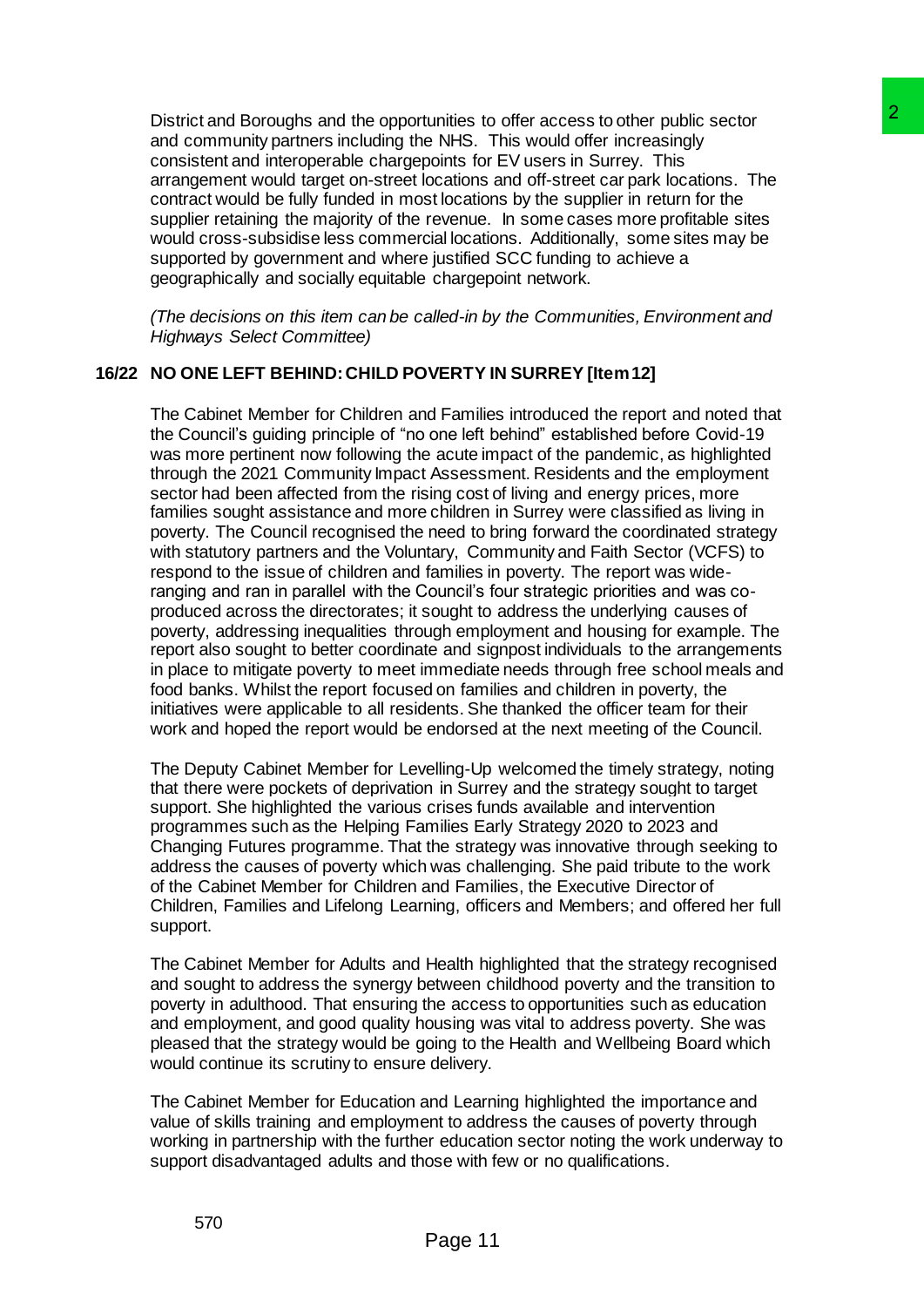The Deputy Leader and Cabinet Member for Finance and Resources noted that the Council delivered social value through procurement, half of its spend or £900 million was spent on local suppliers in Surrey which supported the delivery of jobs for local residents. The Council had secured £4.7 million of social value through its contracts and had created opportunities for Care Leavers and young residents such as through the S-Skills programme on the highways contract.

The Leader highlighted that the strategy provided a framework pulling together various strands of work and welcomed an update on its delivery on a periodic basis.

# **RESOLVED:**

That Cabinet RECOMMENDS that the County Council:

- 1. Notes the data research review on poverty, with emphasis on children, in Surrey as requested in a previous Council motion.
- 2. Endorses and adopts the proposed framework, approach and themes as the basis for the Council's strategic response to child poverty in the county.

#### **Reasons for Decisions:**

A strategic response to child poverty will ensure that SCC stays true to its principle of 'no one left behind' and deliver a number of benefits to Surrey residents. A more aligned strategy around support services will ensure cross-cutting understanding of personal circumstances; more tailored advice and support, more effective signposting between services and community offerings, effective targeting of hardship funds for families, and new projects to mitigate and impact the root causes of poverty in the county.

#### **17/22 ADMISSION ARRANGEMENTS FOR SURREY'S COMMUNITY AND VOLUNTARY CONTROLLED SCHOOLS FOR SEPTEMBER 2023 [Item 13]**

The Cabinet Member for Education and Learning introduced the report and explained that the Council was responsible for determining the admissions arrangements for community and voluntary controlled schools by 28 February each year. That following the statutory consultation on arrangements for September 2023, changes were being recommended for specific schools. She highlighted the matters covered by ten recommendations. She noted that the Cabinet was asked to consider the consultation responses with recommendation to the Council for publication by 15 March 2022. The Deputy Leader and Cabinet Mamber for Expanding to Council delivered social value through procure<br>was spent on local suppliers in Surrey which spectra residents. The Council had secured £47 millions and had created oppo

## **RESOLVED:**

That Cabinet RECOMMENDS that County Council agree:

- 1. That priority for children who have the school as their 'nearest school' is removed from the admission criteria for Hurst Park Primary School, Langshott Primary School, Meath Green Infant School, Tillingbourne Junior School and Wallace Fields Junior School for 2023 admission, as indicated in Enclosure 1.
- 2. That a catchment area is introduced for Walton on the Hill Primary School for 2023 admission to replace 'nearest school', as set out in Enclosure 1 and Appendix 5.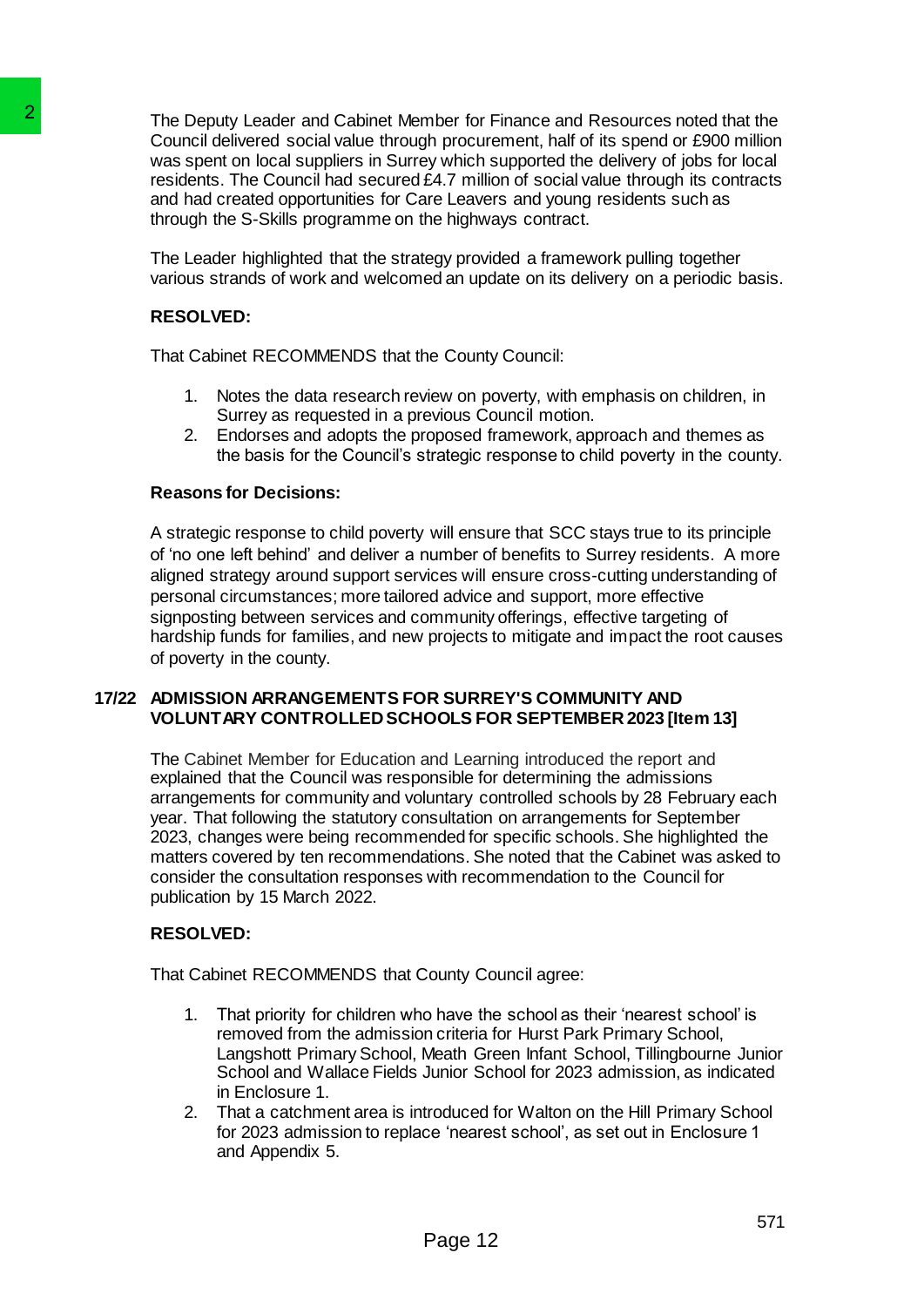- 3. That a nodal point to measure home to school distance is introduced for Reigate Priory School for 2023 admission, as set out in Section 8 of Enclosure 1.
- 4. That the Published Admission Number for Year 3 at West Ashtead Primary School is reduced from 30 to 2 for 2023 admission, as set out in Appendix 1 of Enclosure 1.
- 5. That a Published Admission Number of 4 is introduced for admission to Year 3 at Leatherhead Trinity Primary School for 2023 admission, as set out in Appendix 1 of Enclosure 1.
- 6. That a Published Admission Number of 2 is introduced for admission to Year 3 at Felbridge Primary School for 2023 admission, as set out in Appendix 1 of Enclosure 1.
- 7. That priority is given to children of a member of staff for entry to a nursery school for 2023 admission as set out in Section 20 of Enclosure 1.
- 8. That a supplementary information form is introduced for families applying on the basis of exceptional social/medical need for 2023 admission, as set out in Appendix 6 of Enclosure 1.
- 9. That the Published Admission Numbers (PANs) for September 2023 for all other community and voluntary controlled schools are determined as they are set out in Appendix 1 to Enclosure 1.
- 10. That the aspects of Surrey's admission arrangements for community and voluntary controlled schools for September 2023 for which no change has been consulted on, are agreed as set out in Enclosure 1 and its appendices.

#### **Reasons for decisions:**

#### **Recommendation 1:**

- It will bring the admission criteria into line with the majority of other community and voluntary controlled schools
- It will ensure that the admission arrangements for these schools comply with the School Admissions Code
- It will simplify the admission arrangements
- It will enable parents to better understand how their application will be considered
- Analysis would indicate that this change will have no or minimal impact on the intake to each of these schools
- Where children might be displaced, a place at an alternative local school will be available
- It will enable school specific criteria to remain for Wallace Fields Junior School which exists to accommodate a feeder link from Wallace Fields Infant School
- The final distance criterion will still exist which will enable remaining applicants to be prioritised based on the distance they live from the school, ensuring children who live closer to the school are allocated ahead of children who live further away are home to school distance is introduced for<br>are home to school distance is introduced for<br>223 admission, as set out in Section 3 of<br>on Number for Year 3 at West Ashtead Primary<br>o 2 for 2023 admission, as set out in Appen
- 86% of academies, foundation, trust and voluntary aided schools do not give priority on the basis of 'nearest school'
- The change is supported by the Headteacher and Governing Body of Hurst Park Primary School, Langshott Primary School, Meath Green Infant School and Wallace Fields Junior School
- The change is not supported by the Headteacher and Governing Body of Tillingbourne Junior School which is concerned at maintaining pupil numbers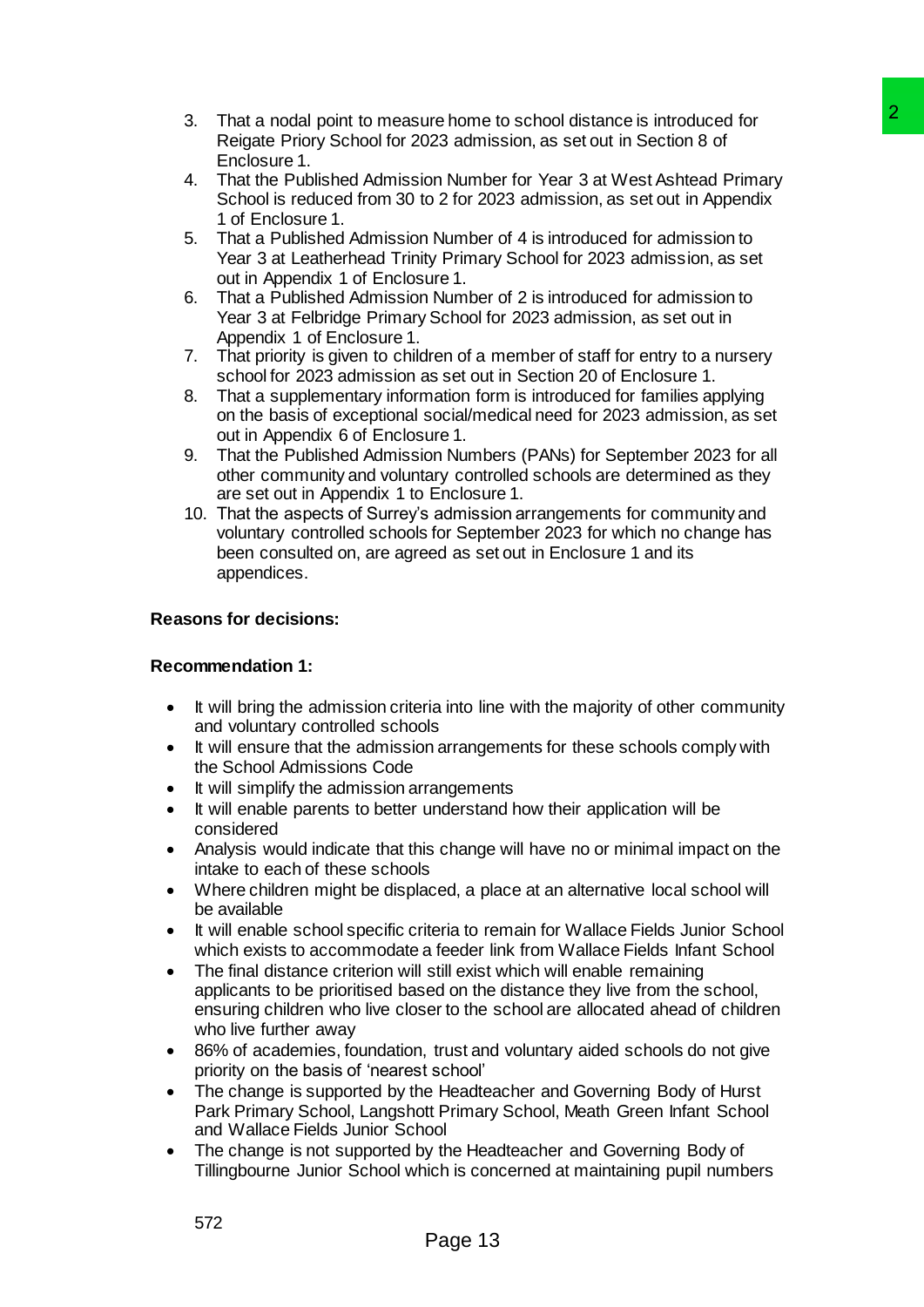and serving the areas of Gomshall and Shere. However, with a projected deficit of Year 3 places across Tillingbourne Valley until 2026/27 and the projected forecasts for Godalming showing a surplus of Year 3 places for the foreseeable future, the local authority does not anticipate that the school will face a shortage of pupils nor that children from Godalming will displace children from Gomshall and Shere. 2<br>
and serving the areas of Gomshall and Sove<br>
deficit of Year 3 places across Tillingbou<br>
projected forecasts for Godalming show<br>
from Gomshall and Shere.<br>
The constrained she can be a shortage of puplis nor that childre

#### **Recommendation 2:**

- It will ensure that the admission arrangements for these schools comply with the School Admissions Code
- It will simplify the admission arrangements
- It will enable parents to better understand how their application will be considered
- The introduction of a catchment is not anticipated to affect the pattern of admission to the school as it has been based on the catchment created by use of 'nearest school'
- The final distance criterion will still exist which will enable remaining applicants to be prioritised based on the distance they live from the school, ensuring children who live outside catchment but closer to the school are allocated ahead of children who live further away
- It is supported by the Headteacher and Governing Body of the school

#### **Recommendation 3:**

- It will ensure the pattern of admission does not change if the school moves site
- It will ensure that families to the north of Reigate will still be served by the school if the school moves site
- Use of a nodal point to measure home to school distance is permitted by the School Admissions Code
- It is supported by Surrey's Education Place Planning team
- It is supported by the Headteacher and Governing Body of the school

#### **Recommendation 4:**

- It is supported by the Headteacher and Governing Body of the school, having been requested by them
- It is supported by Surrey's Education Place Planning team
- There will still be sufficient places for local children if the PAN is decreased
- It will help the school maintain financial viability as they will be able to operate with just one class in KS2
- It will have no impact on children who are currently on roll at the school

## **Recommendation 5:**

- It is supported by the Headteacher and Governing Body of the school
- It is supported by Surrey's Education Place Planning team
- It will help to offset the reduction in PAN at West Ashtead Primary School
- It will help to alleviate any pressure on places in Fetcham and Bookham
- It will have no impact on children who are currently on roll at the school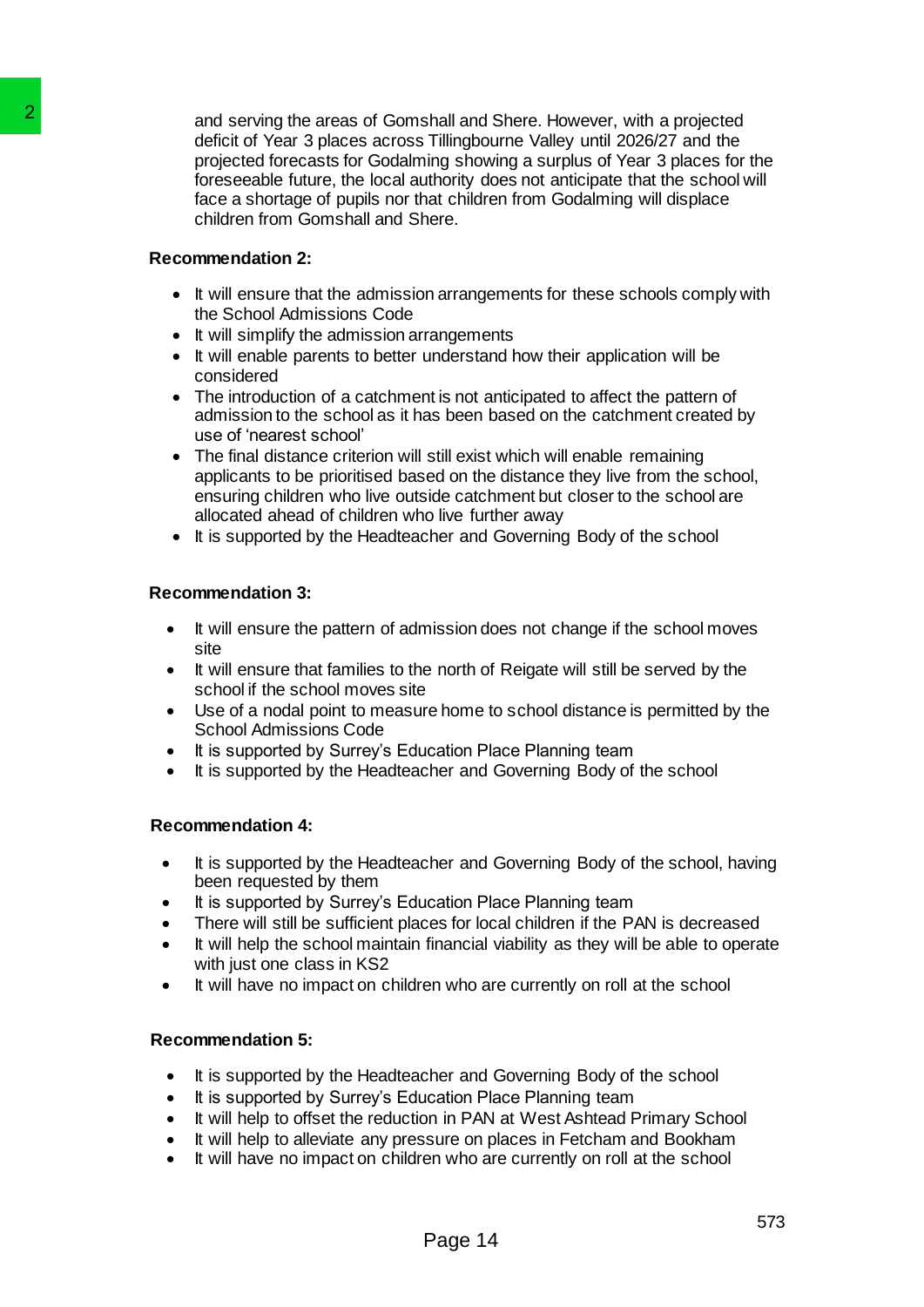## **Recommendation 6:**

- It is supported by the Headteacher and Governing Body of the school, having been requested by them
- It is supported by Surrey's Education Place Planning team
- It reflects what is currently being operated within the school
- It will ensure parents know that they can formally apply for a place in Year 3
- It will have no impact on children who are currently on roll at the school

# **Recommendation 7:**

- It will align the criteria for entry to a nursery to that for Reception
- Priority for children of staff is permitted under the School Admissions Code
- The definition of children of staff is compliant with the Code
- It will help nurseries with staff recruitment and retention
- It will put community and voluntary controlled nurseries on an equal footing with those academies, foundation, free, trust and voluntary aided nurseries which already give priority for children of staff

# **Recommendation 8:**

- It will ensure applicants can be guided through the process for applying on the basis of social/medical need
- It will enable applicants to understand what they need to provide to support their application
- It will enable applicants to declare details of their case in more detail than is allowed on the application form

# **Recommendation 9:**

- Most other PANs remain as they were determined for 2022 which enables parents to have some historical benchmark by which to make informed decisions about their school preferences for 2023 admission
- The PAN for Oakwood School has been increased from 300 to 330 to provide additional capacity in Horley
- The Education Place Planning team supports the PANs

# **Recommendation 10:**

- The admission arrangements are working well
- The local authority has undertaken to review the admission arrangements for the remaining two schools which will still use 'nearest school' ahead of any consultation on the arrangements for 2024 2<br>
Their and Governing Body of the school, having<br>
a goperated within the school<br>
they can lormally apply for a place in Year 3<br>
an who are currently apply for a place in Year 3<br>
to a nursery to that for Reception<br>
to a nu
- The arrangements enable the majority of pupils to attend a local school and in doing so reduce travel and support Surrey's sustainability policies
- The changes highlighted in bold in Section 7, Section 11, Section 12 and Section 16 of Enclosure 1 have been made to add clarity to the arrangements and reflect existing practice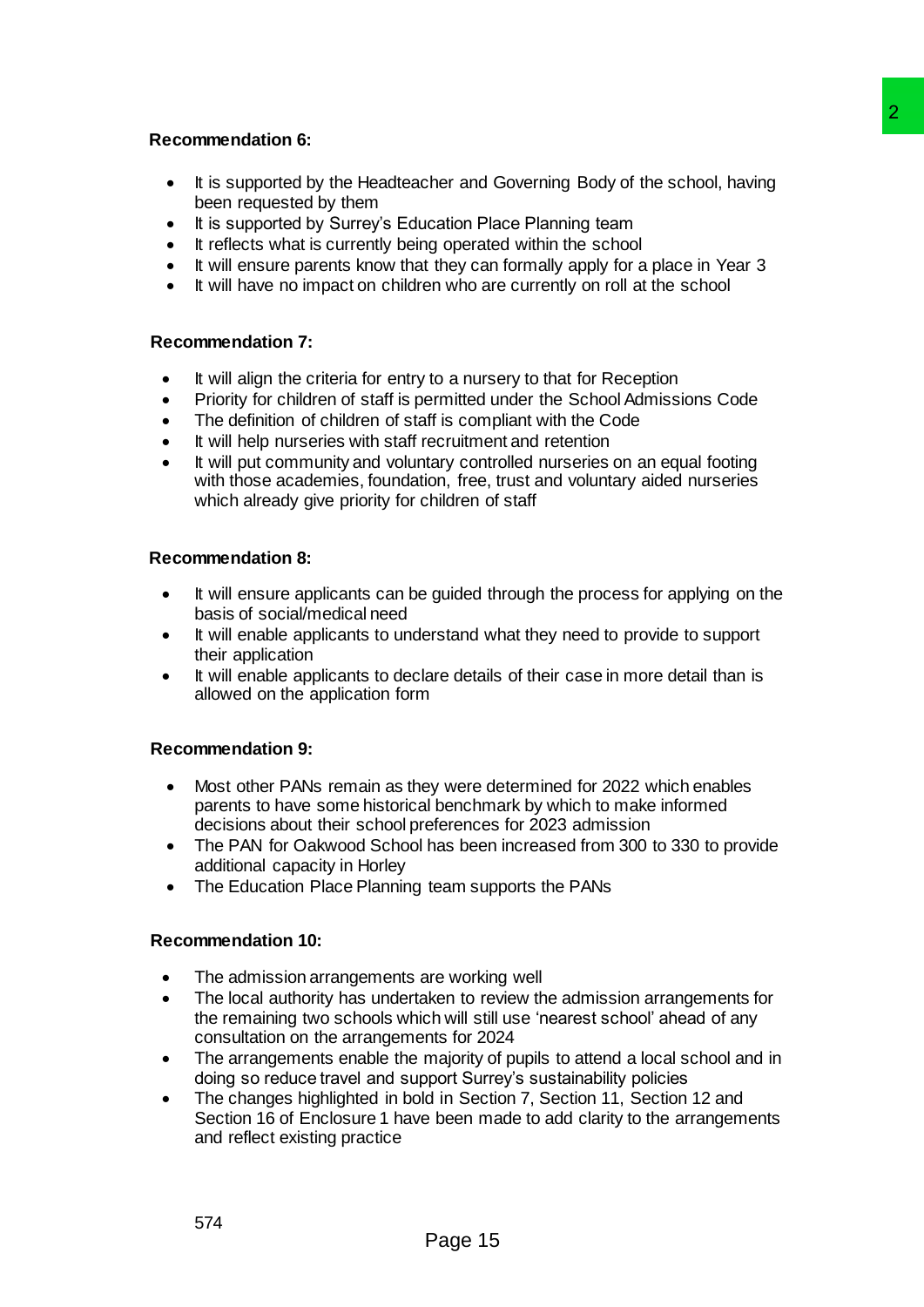#### **18/22 DEVELOPING LOCAL SPECIAL EDUCATIONAL NEEDS AND DISABILITY (SEND) PROVISION IN SURREY TO MEET DEMAND FROM 2023/24 ONWARDS [Item 14]**

The Cabinet Member for Education and Learning introduced the report and highlighted that between 2019 and 2021 the Cabinet approved a strategy for three phases of the SEND Capital Programme with a combined capital investment of £79.6 million to expand local specialist provision at pace. That 500 places had been delivered to be followed by 1,100 places and there was a further £60 million earmarked in capital budget with the projected need for a further 800 to 900 places. That a potential 872 places had been identified and extensions to new units cost £74 million. She noted that business cases would be subject to approval to ensure value for money and spend would be distributed over time. 2<br>
2 DEVELOPING LOCAL SPECIAL EDUCATION<br>
(SEND) PROVISION IN SURREY TO MEET INTO THE CROND (Item 14]<br>
The Cabinel Members for Education and Learn<br>
inghighted that between 2019 and 2021 the C<br>
phases of the SEND Ceptal Prog

The Cabinet Member for Transport and Infrastructure welcomed the provision and would continue to coordinate the programme alongside the Cabinet Member for Property and Waste.

The Leader noted that the provision was an example of how the Council was using its Council Tax funding, to get a further 900 places would be tremendous.

#### **RESOLVED:**

- 1. That Cabinet approves in principle the use of SEND Capital funding against the programme of adaptation and refurbishment of Surrey County Council (SCC) owned assets and state maintained schools for Phase 4 of the programme. This is in order to deliver up to 872 additional Specialist School Places in Surrey from September 2023 onwards.
- 2. That Cabinet delegates the decision to transfer the £60m SEND Capital funding from pipeline to budget to the Capital Programme Panel, based on approval of individual business cases once schemes, locations and costs are confirmed.
- 3. That Cabinet approves the delegation of authority to allocate resources from the approved £60m budget required for individual projects to the Cabinet Members for Education & Learning, Resources and Land & Property, following Capital Programme Panel approval.

#### **Reasons for Decisions:**

Following national legislative changes brought about by the 2014 Children & Families Act and revised Special Educational Needs and Disabilities (SEND) Code of Practice, 2015, Surrey has seen the number of Education, Health and Care Plans (EHCPs) as a percentage of the 4-19 general school age population increase from 3.4% to 4.1% between 2018-2021. This figure is projected to increase to over 5% of the 4-19 general population by 2024, resulting in the projected demand for up to 6,000 maintained specialist school places. (Annex 3)

The sustained increase in demand for specialist provision has resulted in overreliance on the independent school sector and out of county placements, which frequently also involves excessive home to school travel distances for EHCP pupils outside of resident districts and boroughs.

The Department for Education expects Local Authorities (LA) to manage their specialist estates efficiently to avoid detriment to schools' educational offers,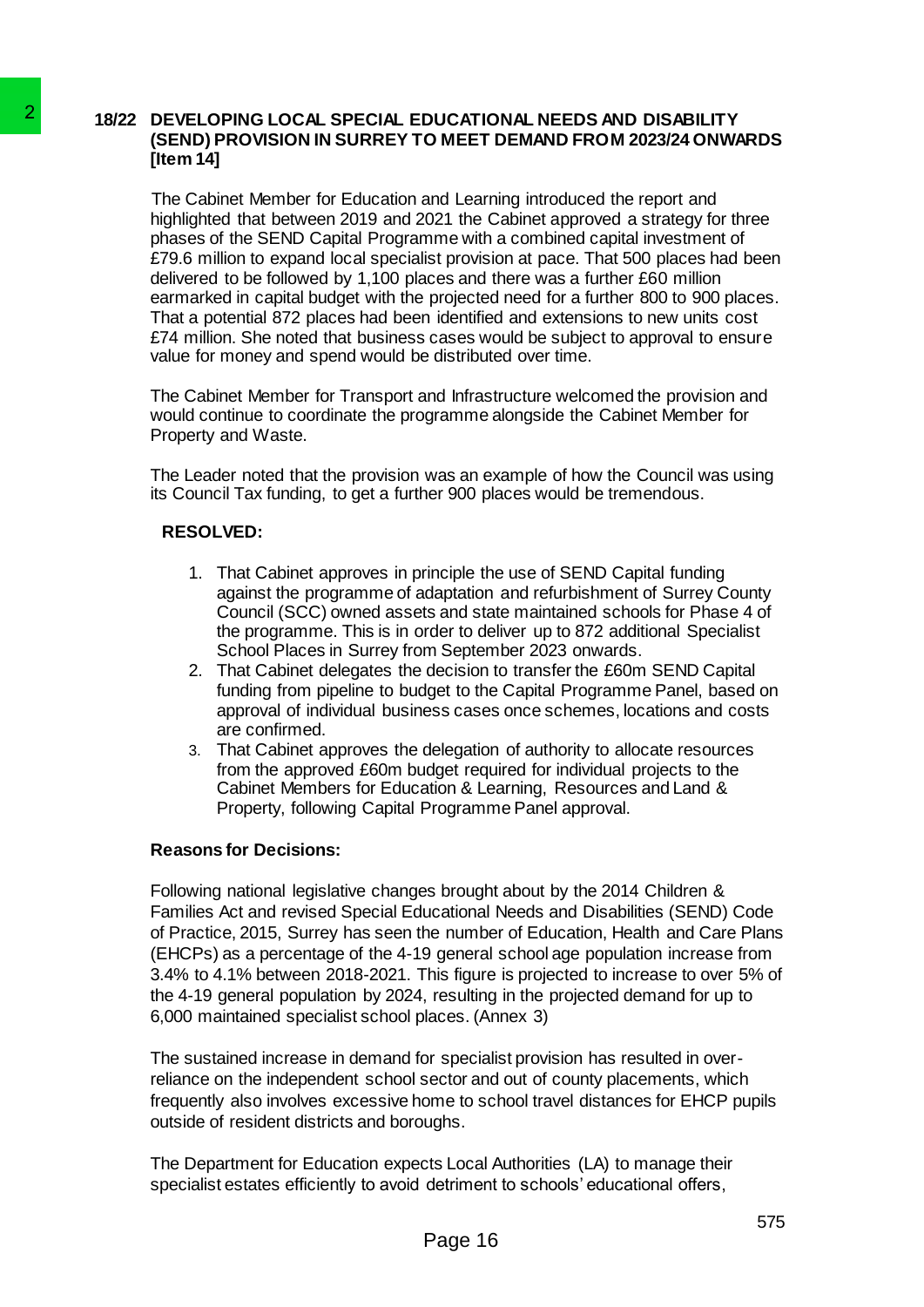creating disadvantage to children and young people who have SEND or to the LA's financial position. This means ensuring the availability of maintained specialist school places that are appropriately matched to SEN need-type, phases of education and geographic location so that all of Surrey's statutory school age children with an EHCP that require a full-time specialist setting in either a mainstream SEN Unit or Special School have a named placement, ready for the beginning of each academic year.

The recommended Phase 4 SEND Capital investment completes the planning for sufficiency of specialist school places from September 2023 to 2031.

*(The decisions on this item can be called-in by the Children, Families, Lifelong Learning and Culture Select Committee)*

#### **19/22 MONTHLY BUDGET MONITORING- 2021/22 MONTH 8 [Item 15]**

The Deputy Leader and Cabinet Member for Finance and Resources introduced the report and explained that the Council would be delivering a balanced budget for 2021/22 with no use of reserves at month 8. The Council was forecasting a deficit of £8 million due to the release of an £8.8 million contingency for the Dedicated Schools Grant (DSG) High Needs Block offset. That all directorates had been working hard to bring their forecasts back in line with the budget without needing to use reserves, the report contained details on each directorate. The remaining general contingencies for 2021/22 exceeded the current forecast deficit, so a balance outturn would be achieved. d young people who have SEND or to the LA's<br>
ng the availability of maintained specialist<br>
matched to SEN need-type, phases of<br>
o that all of Surrey is statutory school age<br>
o that all of Surrey is statutory school age<br>
to

The Leader highlighted that the Council was discussing the shortfall in the DSG High Needs Block Grant with the Government. He hoped that next month the deficits would reduce even further and welcomed the expectation of achieving a balanced budget.

#### **RESOLVED:**

1. That Cabinet note the Council's forecast revenue and capital budget positions.

#### **Reasons for Decisions:**

This report is to comply with the agreed policy of providing a monthly budget monitoring report to Cabinet for approval of any necessary actions.

*(The decisions on this item can be called in by the Resources and Performance Select Committee)*

#### **20/22 EXCLUSION OF THE PUBLIC [Item 16]**

#### **RESOLVED:**

That under Section 100(A) of the Local Government Act 1972, the public be excluded from the meeting during consideration of the following items of business on the grounds that they involve the likely disclosure of exempt information under the relevant paragraphs of Part 1 of Schedule 12A of the Act.